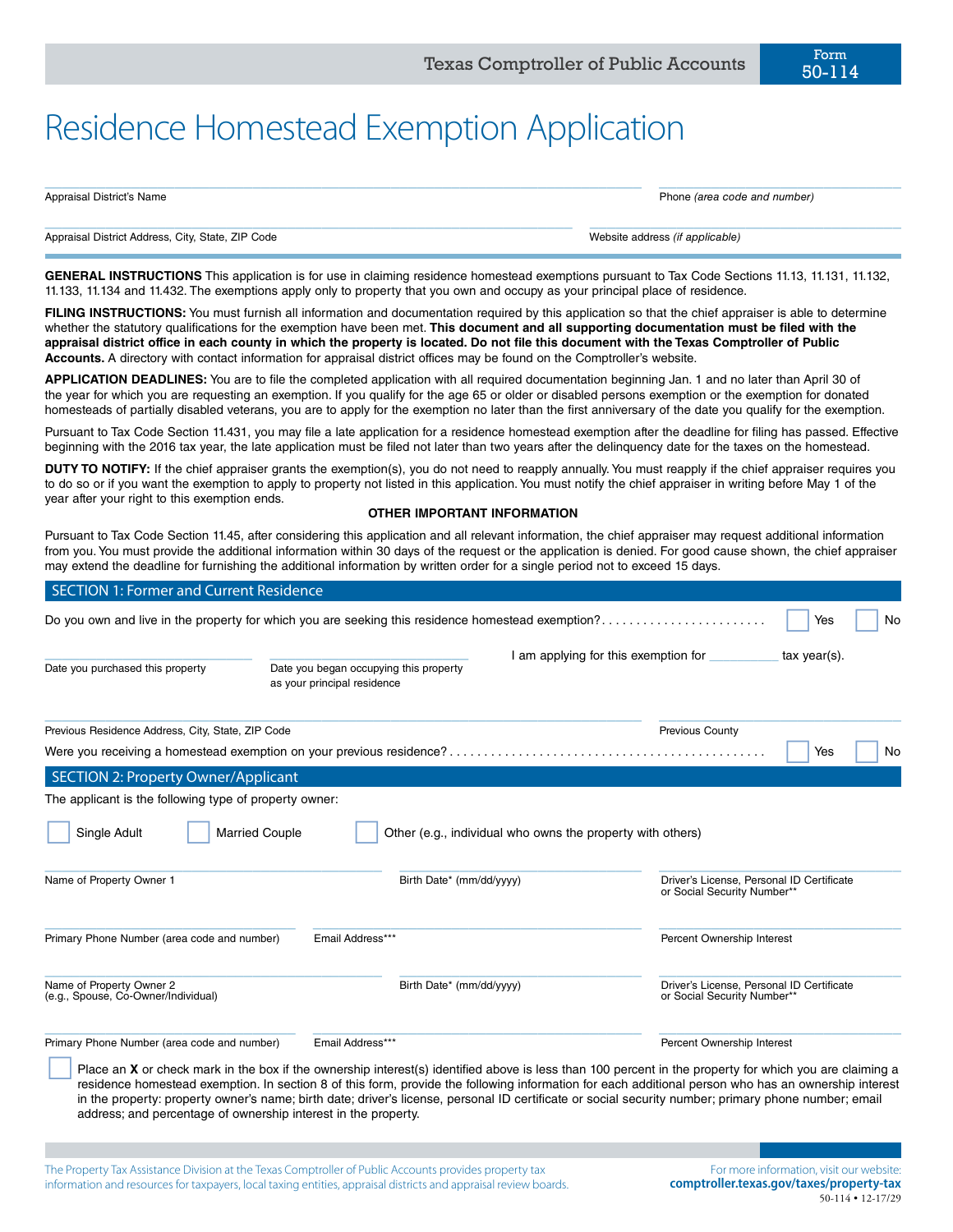| SECTION 3: Types of Residence Homestead Exemptions                                                                                                                                                                                                                                                                                                                                                                                                                                                                                                                                                                                                    |
|-------------------------------------------------------------------------------------------------------------------------------------------------------------------------------------------------------------------------------------------------------------------------------------------------------------------------------------------------------------------------------------------------------------------------------------------------------------------------------------------------------------------------------------------------------------------------------------------------------------------------------------------------------|
| Place an X or check mark beside each type of residence homestead exemption for which you are applying for the property described above in section 4.<br>A brief description of the qualifications for each type of exemption is provided beside the exemption name. For complete details regarding each type of<br>exemption and its specific qualifications, you should consult Tax Code Chapter 11, Taxable Property and Exemptions. You may call your county appraisal<br>district to determine what homestead exemptions are offered by the taxing units in your area.                                                                            |
| GENERAL RESIDENCE HOMESTEAD EXEMPTION (Tax Code Section 11.13(a) and (b)). You may qualify if:<br>you owned this property on Jan. 1;<br>you occupied it as your principal residence on Jan. 1; and<br>you and your spouse do not claim a residence homestead exemption on any other property.                                                                                                                                                                                                                                                                                                                                                         |
| DISABLED PERSON EXEMPTION (Tax Code Section 11.13(c) and (d)). You cannot receive an age 65 or older exemption if you receive this<br>exemption. You may qualify if you are under a disability for purposes of payment of disability insurance benefits under Federal Old-Age, Survivors,<br>and Disability Insurance.                                                                                                                                                                                                                                                                                                                                |
| AGE 65 OR OLDER EXEMPTION (Tax Code Section 11.13(c) and (d)). This exemption is effective Jan. 1 of the tax year in which you become age<br>65. You cannot receive a disability exemption if you receive this exemption. You may qualify if you are 65 years of age or older.                                                                                                                                                                                                                                                                                                                                                                        |
| SURVIVING SPOUSE OF AN INDIVIDUAL WHO QUALIFIED FOR AGE 65 OR OLDER EXEMPTION (Tax Code Section 11.13(q)). You cannot<br>receive this exemption if you receive an exemption under Tax Code Section 11.13(d). You may qualify if:<br>your deceased spouse died in a year in which he or she qualified for the age 65 or older exemption under Tax Code Section 11.13(d);<br>you were 55 years of age or older when your deceased spouse died; and<br>the property was your residence homestead when your deceased spouse died and remains your residence homestead.                                                                                    |
| 100 PERCENT DISABLED VETERANS EXEMPTION (Tax Code Section 11.131(b)). You may qualify if you are a disabled veteran who receives<br>from the U.S. Department of Veterans Affairs or its successor:<br>100 percent disability compensation due to a service-connected disability; and<br>٠<br>a rating of 100 percent disabled or individual unemployability.                                                                                                                                                                                                                                                                                          |
| Is the disability a permanent total disability as determined by the<br>U.S. Department of Veterans Affairs under 38 C.F.R. Section 4.15?<br>Yes<br>No                                                                                                                                                                                                                                                                                                                                                                                                                                                                                                 |
| SURVIVING SPOUSE OF A DISABLED VETERAN WHO QUALIFIED OR WOULD HAVE QUALIFIED FOR THE 100 PERCENT DISABLED<br>VETERAN'S EXEMPTION (Tax Code Section 11.131(c) and (d)). You may qualify if:<br>you were married to a disabled veteran who qualified for an exemption under Tax Code Section 11.131(b) at the time of his or her death or<br>would have qualified for the exemption if the exemption had been in effect on the date the disabled veteran died;<br>you have not remarried since the death of the disabled veteran; and<br>the property was your residence homestead when the disabled veteran died and remains your residence homestead. |
| DONATED RESIDENCE HOMESTEAD OF PARTIALLY DISABLED VETERAN (Tax Code Section 11.132(b)). You may qualify if:<br>you are a disabled veteran with a disability rating of less than 100 percent; and<br>your residence homestead was donated to you by a charitable organization at no cost to you or at some cost that is not more than 50 percent<br>of the good faith estimate of the market value of the residence homestead as of the date the donation is made.                                                                                                                                                                                     |
| <b>Percent Disability Rating</b>                                                                                                                                                                                                                                                                                                                                                                                                                                                                                                                                                                                                                      |
| SURVIVING SPOUSE OF A DISABLED VETERAN WHO QUALIFIED FOR THE DONATED RESIDENCE HOMESTEAD EXEMPTION (Tax Code<br>Section 11.132(c) and (d)). You may qualify if:<br>you were married to a disabled veteran who qualified for an exemption under Tax Code Section 11.132(b) at the time of his or her death;<br>you have not remarried since the death of the disabled veteran; and<br>the property was your residence homestead when the disabled veteran died and remains your residence homestead.                                                                                                                                                   |
| SURVIVING SPOUSE OF A MEMBER OF ARMED SERVICES KILLED IN ACTION (Tax Code Section 11.133(b) and (c)). You may qualify if:<br>you are the surviving spouse of a member of the U.S. armed services who is killed in action; and<br>you have not remarried since the death of the member of the armed services.<br>$\bullet$                                                                                                                                                                                                                                                                                                                             |
| SURVIVING SPOUSE OF A FIRST RESPONDER KILLED IN THE LINE OF DUTY (Tax Code Section 11.134). You may qualify if:<br>you are the surviving spouse of a first responder who is killed or fatally injured in the line of duty; and<br>you have not remarried since the death of the first responder.                                                                                                                                                                                                                                                                                                                                                      |
| <b>SURVIVING SPOUSES:</b> If you indicated eligibility for one of the surviving spouse exemptions above, provide the following information regarding your<br>deceased spouse:                                                                                                                                                                                                                                                                                                                                                                                                                                                                         |
| Name of Deceased Spouse<br>Date of Death                                                                                                                                                                                                                                                                                                                                                                                                                                                                                                                                                                                                              |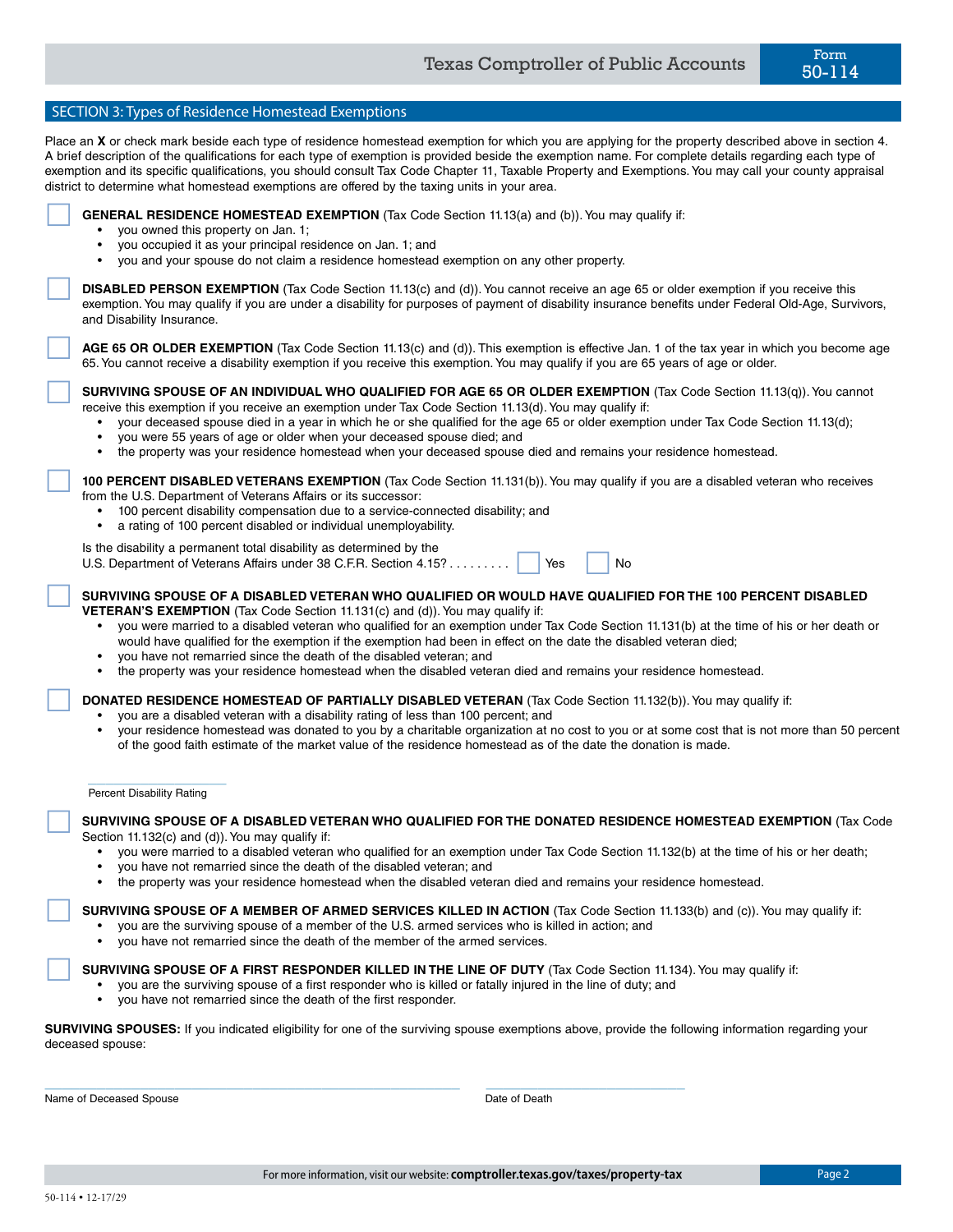# SECTION 4: Property that Qualifies for Residence Homestead Exemption

Provide the physical address of the property you own and occupy as your principal residence and for which you are claiming a residence homestead exemption.

 $\_$  , and the set of the set of the set of the set of the set of the set of the set of the set of the set of the set of the set of the set of the set of the set of the set of the set of the set of the set of the set of th

| Physical Address (i.e. street address, not P.O. Box), City, County, ZIP Code |                                                                                                                    |                                                                                   |            |  |
|------------------------------------------------------------------------------|--------------------------------------------------------------------------------------------------------------------|-----------------------------------------------------------------------------------|------------|--|
| Legal Description (if known)                                                 |                                                                                                                    | Appraisal District Account Number or<br>Property Identification Number (if known) |            |  |
|                                                                              | Applicant's Mailing Address (if different from the physical address of the principal residence provided above)     |                                                                                   |            |  |
|                                                                              | Is any portion of the property for which you are claiming a residence homestead exemption income producing?        |                                                                                   | Yes<br>No. |  |
|                                                                              | If yes, indicate the percentage of the property that is income producing:                                          | percent                                                                           |            |  |
|                                                                              | Number of acres (or fraction of an acre, not to exceed 20 acres) you own and occupy as your principal residence:   |                                                                                   | acres      |  |
|                                                                              | If your principal residence is a manufactured home, provide the make, model and identification number:             |                                                                                   |            |  |
| Make                                                                         | Model                                                                                                              | <b>ID Number</b>                                                                  |            |  |
|                                                                              | If the ownership of your property is in stock in a cooperative housing corporation, do you have an exclusive right |                                                                                   | No<br>Yes  |  |
| <b>SECTION 5: Application Documents</b>                                      |                                                                                                                    |                                                                                   |            |  |

**Attach a copy of your driver's license or state-issued personal identification certificate. The address listed on your driver's license or state-issued personal identification certificate must correspond to the address of the property for which an exemption is claimed in this application. You may be exempt from these requirements if you reside in certain facilities or participate in a certain address confidentiality program. The chief appraiser may waive the requirements for certain active duty U.S. armed services members or their spouses or holders of certain driver's licenses.**

Indicate if you are exempt from the requirement to provide a copy of your driver's license or state-issued personal identification certificate.

I am a resident of a facility that provides services related to health, infirmity or aging.

### $\mathcal{L}_\mathcal{L} = \{ \mathcal{L}_\mathcal{L} = \{ \mathcal{L}_\mathcal{L} = \{ \mathcal{L}_\mathcal{L} = \{ \mathcal{L}_\mathcal{L} = \{ \mathcal{L}_\mathcal{L} = \{ \mathcal{L}_\mathcal{L} = \{ \mathcal{L}_\mathcal{L} = \{ \mathcal{L}_\mathcal{L} = \{ \mathcal{L}_\mathcal{L} = \{ \mathcal{L}_\mathcal{L} = \{ \mathcal{L}_\mathcal{L} = \{ \mathcal{L}_\mathcal{L} = \{ \mathcal{L}_\mathcal{L} = \{ \mathcal{L}_\mathcal{$ Name and Address of Facility

 I am certified for participation in the address confidentiality program administered by the Office of the Texas Attorney General under Code of Criminal Procedure Chapter 56, Subchapter C.

Indicate if you request that the chief appraiser waive the requirement that the address of the property for which the exemption is claimed corresponds to the address listed on your driver's license or state-issued personal identification certificate:

 I am an active duty member of the U.S. armed services or the spouse of an active duty member. Attached are a copy of my military identification card or that of my spouse and a copy of a utility bill for the property subject to the claimed exemption in my name or my spouse's name.

I hold a driver's license issued under Transportation Code Section 521.121(c) or 521.1211. Attached is a copy of the application for that license.

# **100 PERCENT DISABLED VETERAN OR SURVIVING SPOUSE EXEMPTION**

- An applicant for this exemption must provide documentation from the U.S. Department of Veterans Affairs indicating that the veteran:
	- received 100 percent disability compensation due to a service-connected disability; and
	- had a rating of 100 percent disabled or individual unemployability.

## **An applicant must provide documentation to support the request for the following exemptions:**

- Donated Residence Homestead of Partially Disabled Veteran
- Surviving Spouse of Member of Armed Forces Killed In Action
- Surviving Spouse of First Responder Killed In The Line Of Duty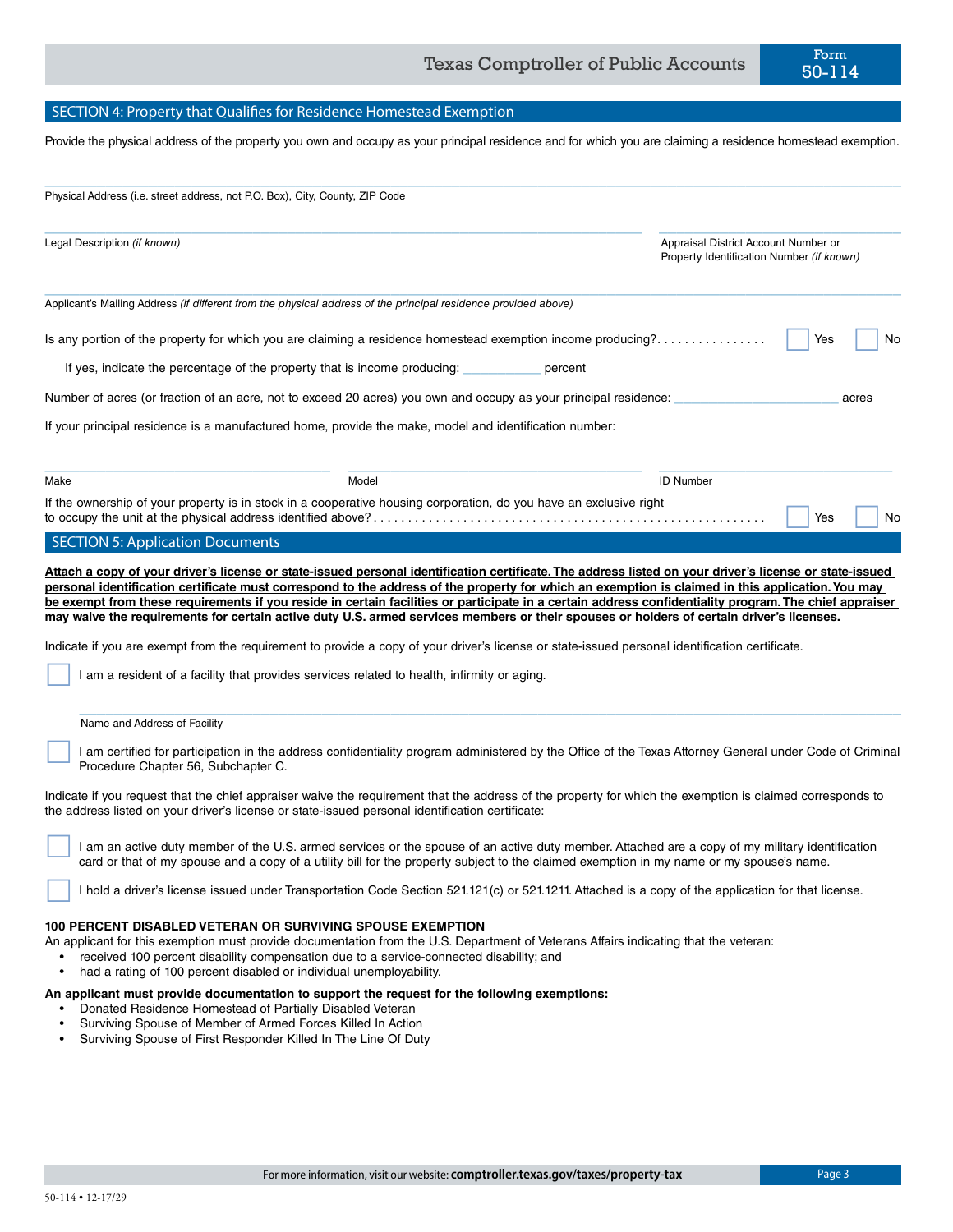If you are seeking to transfer a tax limitation or surviving spouse exemption from a previous residence, place an **X** or check mark beside the type of tax limitation or exemption transfer you are seeking. Otherwise skip this section.

Tax limitation (Tax Code Section 11.26(h) or 11.261(h))

100 Percent Disabled Veteran's Exemption (Tax Code Section 11.131(d))

Donated Residence Homestead of Partially Disabled Veteran (Tax Code Section 11.132(d))

Member of Armed Services Killed in Action (Tax Code Section 11.133(c))

First Responder Killed in the Line of Duty (Tax Code Section 11.134(d))

Address of last residence homestead:

Previous Residence Address, City, State, ZIP Code

# SECTION 7: Ownership Documentation; Affidavits

Complete this section if the residence homestead is a manufactured home **OR** you are an applicant for an age 65 or older or disabled exemption and you are not specifically identified on the deed or other instrument. Otherwise, skip this section.

 $\_$  , and the set of the set of the set of the set of the set of the set of the set of the set of the set of the set of the set of the set of the set of the set of the set of the set of the set of the set of the set of th

## **AGE 65 OR OLDER OR DISABLED PERSON EXEMPTION**

If you are not specifically identified on a deed or other instrument recorded in the applicable real property records as an owner of the residence homestead, you must provide:

- an affidavit (see last page); **or**
- other compelling evidence establishing the applicant's ownership of an interest in the homestead.

## **MANUFACTURED HOMES**

Owners of manufactured homes seeking a residence homestead exemption must provide:

- a copy of the statement of ownership for the manufactured home issued by the Texas Department of Housing and Community Affairs showing that the applicant is the owner of the manufactured home;
- a copy of the sales purchase agreement, other applicable contract or agreement or payment receipt showing that the applicant is the purchaser of the manufactured home; **or**
- a sworn affidavit (see last page) by the applicant indicating that:
	- a) the applicant is the owner of the manufactured home;
	- b) the seller of the manufactured home did not provide the applicant with the applicable contract or agreement; **and**
	- c) the applicant could not locate the seller after making a good faith effort.

# SECTION 8: Additional Information

If you own other residential property in Texas, please list the county(ies) of location.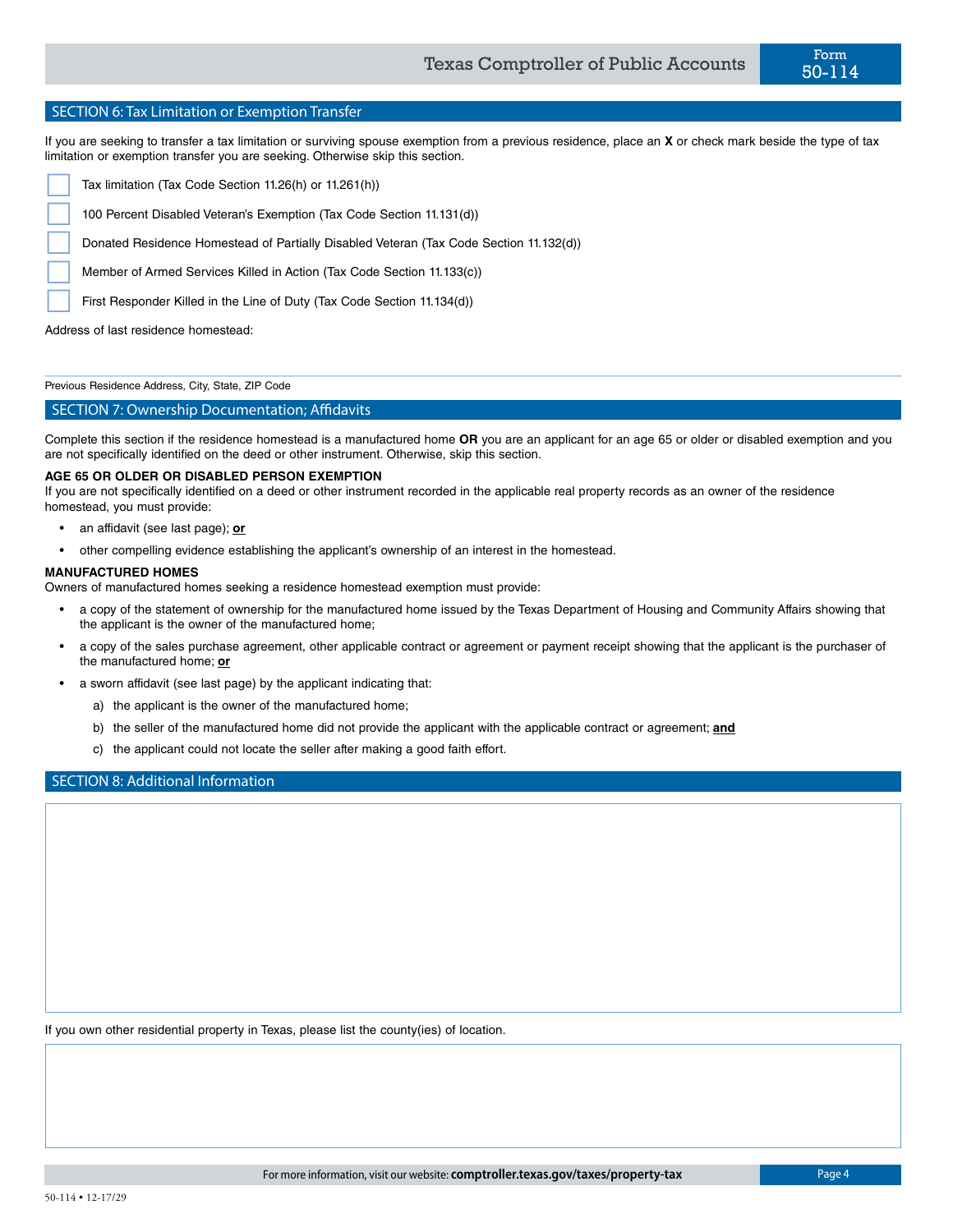# SECTION 9: Affirmation and Signature

# **NOTICE REGARDING PENALTIES FOR MAKING OR FILING AN APPLICATION CONTAINING A FALSE STATEMENT: If you make a false statement on this form, you could be found guilty of a Class A misdemeanor or a state jail felony under Penal Code Section 37.10.**

| swear or affirm the following:                                                                                          |
|-------------------------------------------------------------------------------------------------------------------------|
| Printed Name of Property Owner                                                                                          |
| that each fact contained in this application is true and correct;                                                       |
| 2. that I meet the qualifications under Texas law for the residence homestead exemption for which I am applying;        |
| that I de not electron as exemplos no enclose a might used as electronic mediana anomation and superior and the thorner |

- that I do not claim an exemption on another residence homestead or claim a residence homestead exemption on a residence homestead outside Texas; and
- 4. that I have read and understand the *Notice Regarding Penalties for Making or Filing an Application Containing a False Statement*.

| юn<br>u. |  |
|----------|--|
| n<br>ere |  |

Signature of Property Owner/Applicant or Authorized Representative Date

\_\_\_\_\_\_\_\_\_\_\_\_\_\_\_\_\_\_\_\_\_\_\_\_\_\_\_\_\_\_\_\_\_\_\_\_\_\_\_\_\_\_\_\_\_\_\_\_\_\_\_

**NOTE:** If an individual other than the property owner/applicant is filing this form as a representative, on behalf of the property owner/applicant, the individual shall provide evidence of his or her capacity and authority to represent the property owner/applicant in this matter. In signing the affirmation in his or her own name as a representative of the property owner/applicant, the representative is swearing or affirming that:

- each fact contained in this application is true and correct;
- the property owner/applicant meets the qualifications under Texas law for the residence homestead exemption requested;
- the property owner/applicant does not claim an exemption on another residence homestead or claim a residence homestead exemption on a residence homestead outside Texas; and
- the representative has read and understands the *Notice Regarding Penalties for Making or Filing an Application Containing a False Statement*.

- Under Tax Code Section 11.43(m), a person who receives a general residence homestead exemption in a tax year is entitled to receive the age 65 or older exemption in the next tax year on the same property without applying for it, if the person becomes 65 years old in that next year as shown by certain information in the appraisal district records or information the Texas Department of Public Safety provided to the appraisal district under Transportation Code Section 521.049.
- Disclosure of your social security number (SSN) may be required and is authorized by law for the purpose of tax administration and identification of any individual affected by applicable law. Authority: 42 U.S.C. § 405(c)(2)(C)(i); Tax Code Section 11.43(f). Except as authorized by Tax Code Section11.48(b), a driver's license number, personal identification certificate number or social security number provided in this application for an exemption filed with your county appraisal district is confidential and not open to public inspection under Tax Code Section 11.48(a).
- \*\*\* An email address of a member of the public could be confidential under Government Code Section 552.137; however, by including the email address on this form, you are affirmatively consenting to its release under the Public Information Act.